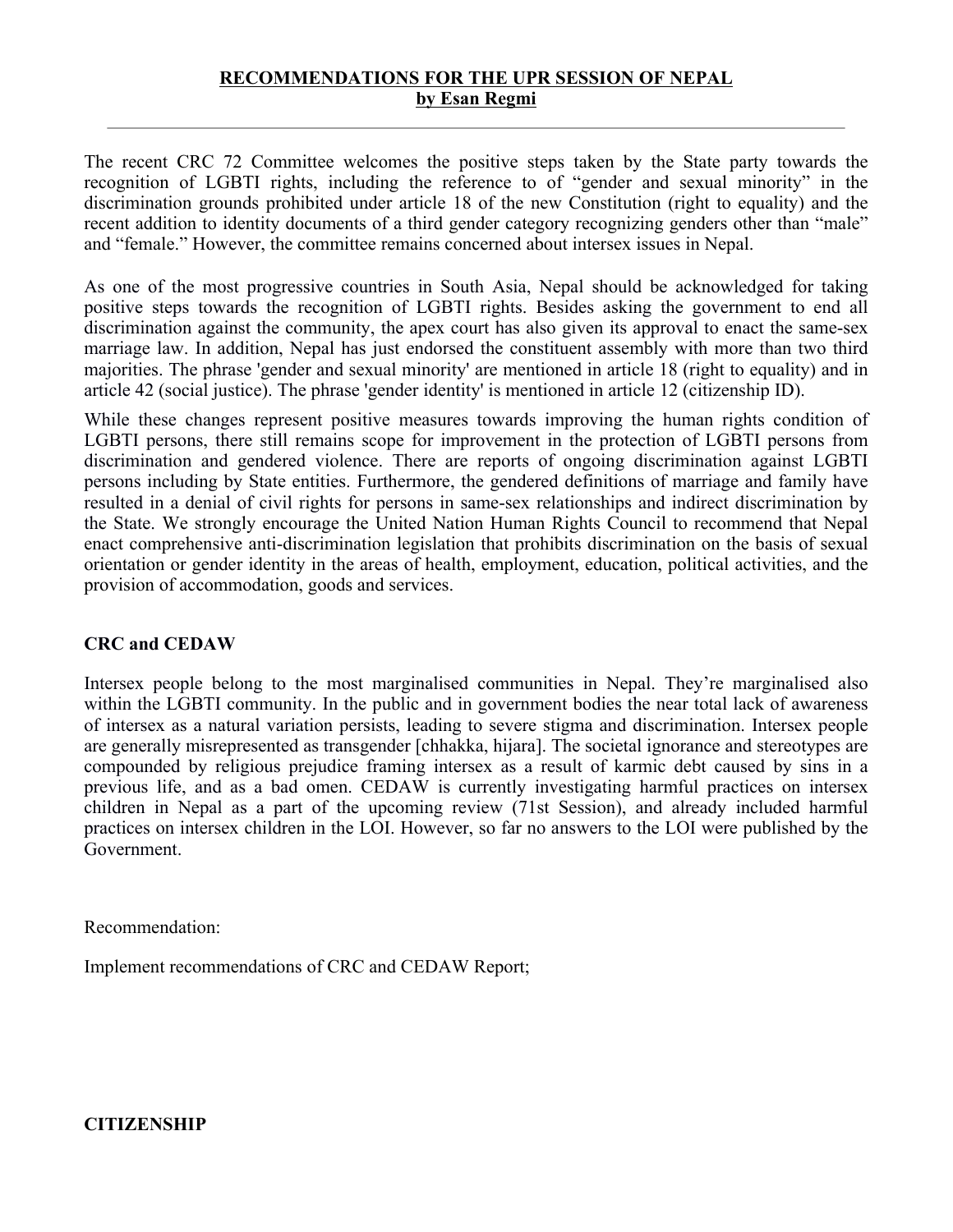Nepal'<sup>s</sup> Supreme Court has issued <sup>a</sup> series of directives asking the governmen<sup>t</sup> to end all discrimination against the LGBTI community. The governmen<sup>t</sup> now allows members of "third gender" communities to access citizenship ID cards and passports, but this provision is limited in scope and protection. The "ID card" provision is discriminatory in nature because it only applies to individuals who are applying for the Citizenship ID for the first time. Older generations of transgender people who had no choice in the pas<sup>t</sup> but to accep<sup>t</sup> <sup>a</sup> citizenship ID that did not match their true gender are excluded from accessing the rights provided by this new provision.

In addition, the presen<sup>t</sup> draft constitution has <sup>a</sup> provision that requires that an individual'<sup>s</sup> "mother" and "father" be Nepalese citizens in order to acquire citizenship by descent. This proposed provision is both discriminatory and regressive in nature. This provision'<sup>s</sup> use of gendered definitions of family coupled with the requirement that both parents be Nepalese citizens may result in <sup>a</sup> further increase in the number stateless individuals. Around 23.65% of the population aged 16 and above (or 4.3 million individuals) currently lack <sup>a</sup> citizenship certificate in Nepal.

This provision is in direct contradiction to Nepal'<sup>s</sup> international human rights obligations. Article 15 of the Universal Declaration on Human Rights affirms that "everyone has the right to <sup>a</sup> nationality" and that "no one should be arbitrarily deprived of his nationality". Nepal is <sup>a</sup> State party to several international human rights treaties that require that all children have the right to <sup>a</sup> nationality, and that this right should be enjoyed without discrimination, including on the basis of gender, race, ethnicity or national origin and implemented with the child'<sup>s</sup> best interests as the primary consideration. In March 2014, the Human Rights Committee noted with regre<sup>t</sup> that "the current legislation does not provide for the granting of nationality to children born in the territory who would otherwise be stateless" and recommended that "the State party should ensure that citizenship provisions of the new Constitution guarantee the equal right of women to acquire, transfer and retain citizenship."

Recommendations:

Recognize sexual and gender identity in all official documents.

Enact legislation to ensure members of Intersex community have access to citizenship rights, consistent with the equal rights enumerated in the Nepali Supreme Court's 2008 decision.

## **EDUCATION**

As noted in the National Report submitted by the governmen<sup>t</sup> of Nepal for the 2011 Universal Periodic Review, "the prevalent education policy aims at democratic, inclusive and egalitarian quality education for all." While the governmen<sup>t</sup> has taken many steps to ensure inclusiveness and gender mainstreaming in education for specific marginalized populations, these measures are limited in scope. The School Sector Reform Plan (SSRP), considered the overarching policy document governing the Nepal school education system includes specific mentions of minority groups such as Dalits, religious minorities, and ethnic minorities, but it does not explicitly mention LGBTI people nor does it address issues related to sexual orientation or gender identity. The inclusion of Intersex issues within such frameworks is essential in fostering <sup>a</sup> safe and an accepting place for Intersex students. Homophobic attitudes among education officials, teachers, and students exacerbate hostility towards Intersex students making them more vulnerable to discrimination, harassment, and violence.

Recommendations: